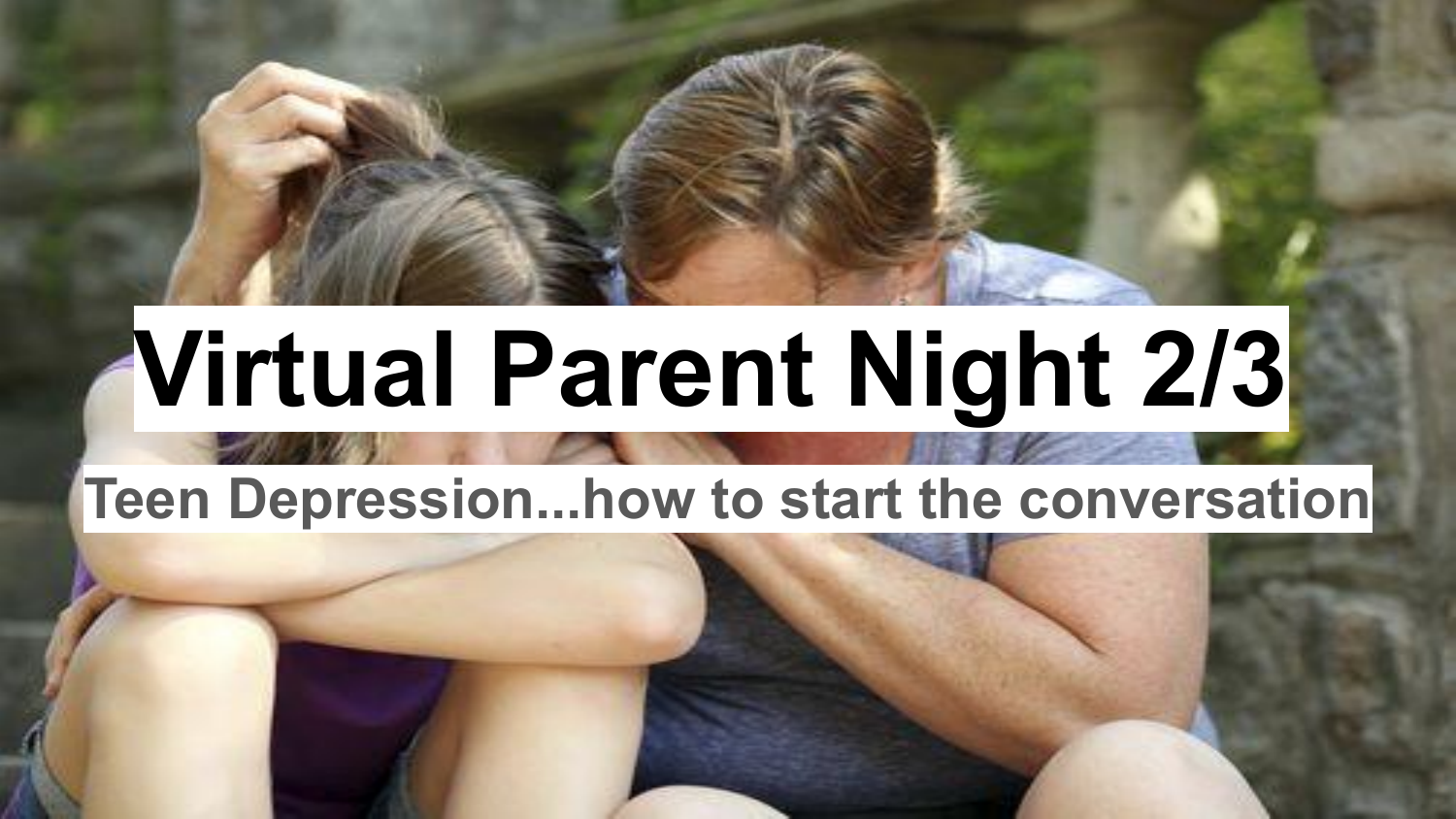#### Normal "Teen Angst" vs Clinical Anxiety and Depression

**Teen Angst** is a normal, developmental stage in which teens or pre-teens work to establish their own unique personality and gain independence from the family unit. It's helpful to remember that adolescence is a time of great change, strong emotions, a drive for independence, social anxiety and the belief that "everyone is looking at me."

Teen Angst can include the following signs:

- Irritability and/or moodiness
- Pessimism and negativity
- Withdrawal from the family activities
- Changes in friendships or peer groups
- Dressing differently or seeking new interests that emphasize independence
- Increased need for alone time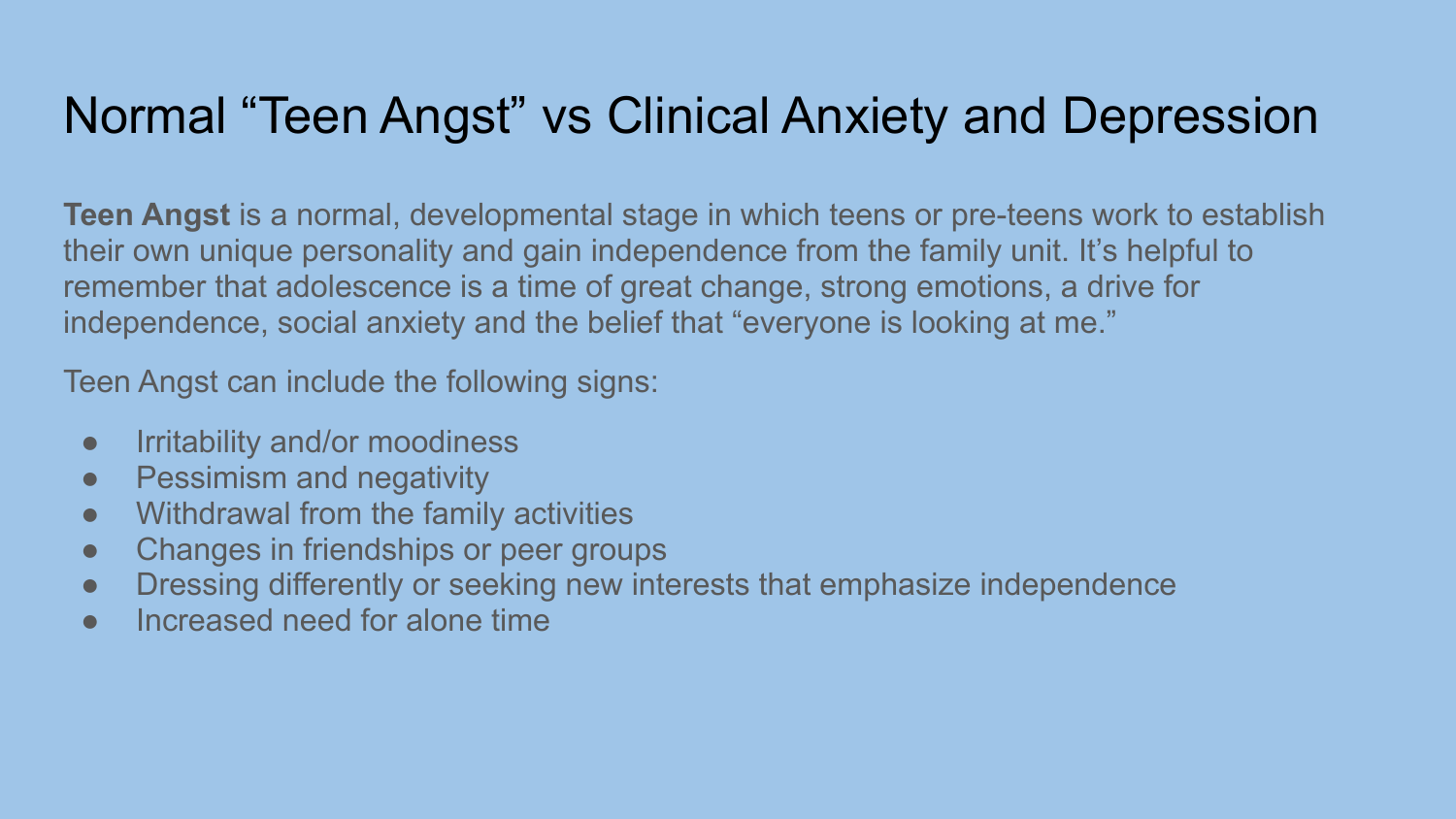#### Signs That You Need To Be Concerned About Your Child

**Mental Health professionals are seeing an uptick in Adolescent Anxiety and Depression during COVID19. Here are some signs that may point to something more concerning than normal "Teen Angst"**

- Unusual mood changes that can include helplessness, hopelessness, more extreme irritability, rage, more frequent conflicts with family or friends, pronounced sadness, crying, or weepiness
- More extreme changes in behavior like self-isolation, personality changes (example: going from a socially outgoing kid to complete withdrawal), showing little interest in long-term friendships, etc
- Loss of interest in previously enjoyed activities
- Sleep disturbances. Sleeping too much or not sleeping well at all
- Restlessness or agitation; extreme low energy; inability to engage in normal routines
- Extreme changes in eating patterns; weight gain or loss
- Problems with memory or concentration
- Loss of interest/change in academic effort, activities that normally bring joy or important relationships
- Lack of basic hygiene; physical aches and pains
- Thoughts about death or suicide; talking about suicide
- Self harming behavior
- Substance use or abuse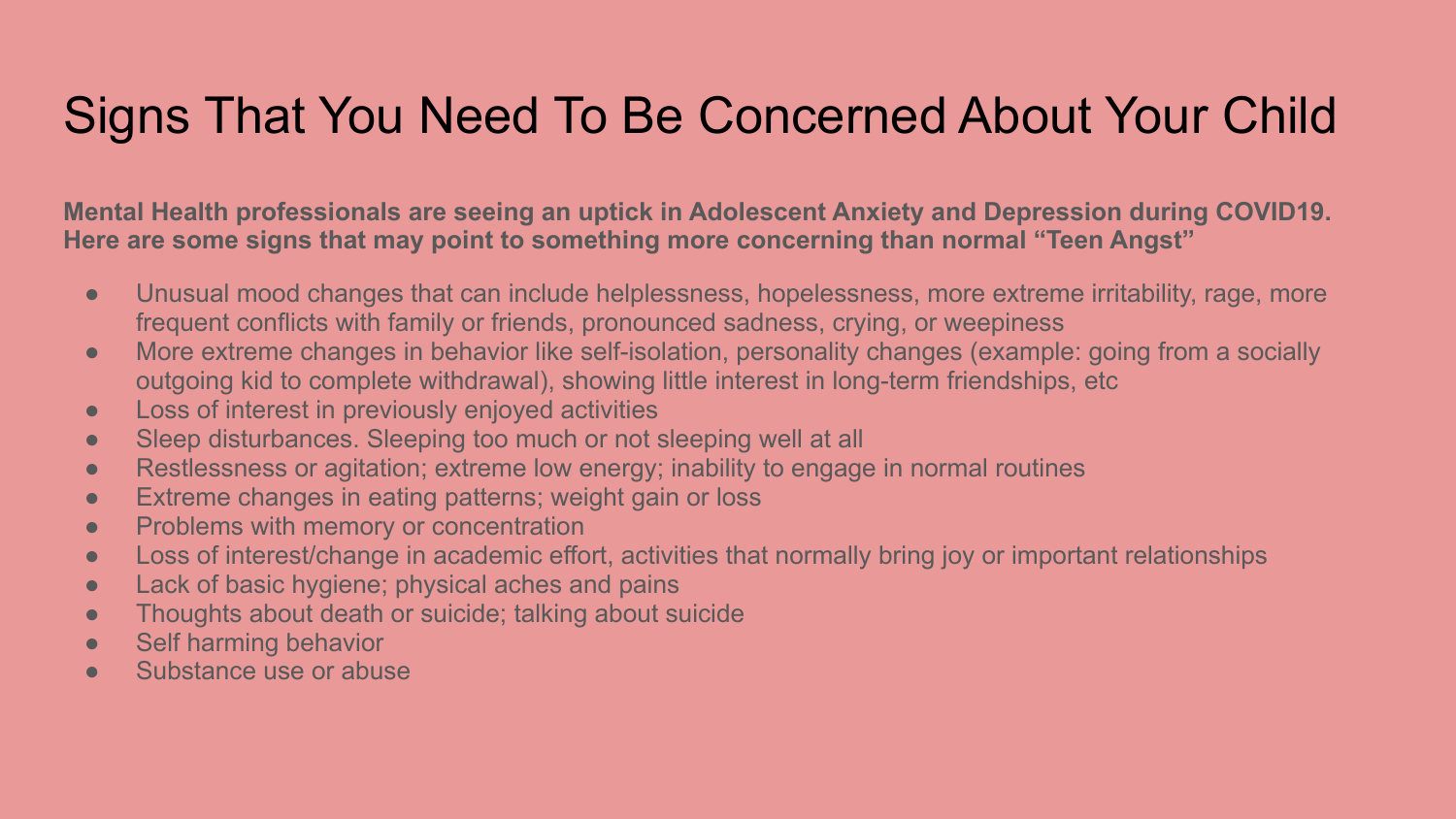#### Intensity, Duration, Pervasiveness

**It is important to consider the intensity, duration and pervasiveness of mood or behavior changes all together. They can help determine if a child needs professional intervention and support.**

**Intensity:** What kinds of thoughts or behaviors are you seeing in your child? Are they mild or more intense? Do they come and go, or are they constant? Do they interfere with home life, school or friendships? Are they severe enough to keep your student from getting out of bed or addressing personal hygiene? Do they result in self-harming behaviors or suicidal thoughts?

**Duration:** How long do the concerning moods last? Do they come and go, and are they connected with life events? Are they longer lasting with few or no breaks in the distressing signs? Anything lasting longer than two weeks is cause for concern and should be evaluated.

**Pervasiveness:** Is your child able to be happy or upbeat for friends, at school or in other environments or situations? Or, does your child's mood and behavior present in all aspects of life like home, school, with friends and with personal self-esteem. If your child seems unable to control concerning moods at will, especially when you know they normally would, this can be a red flag as well.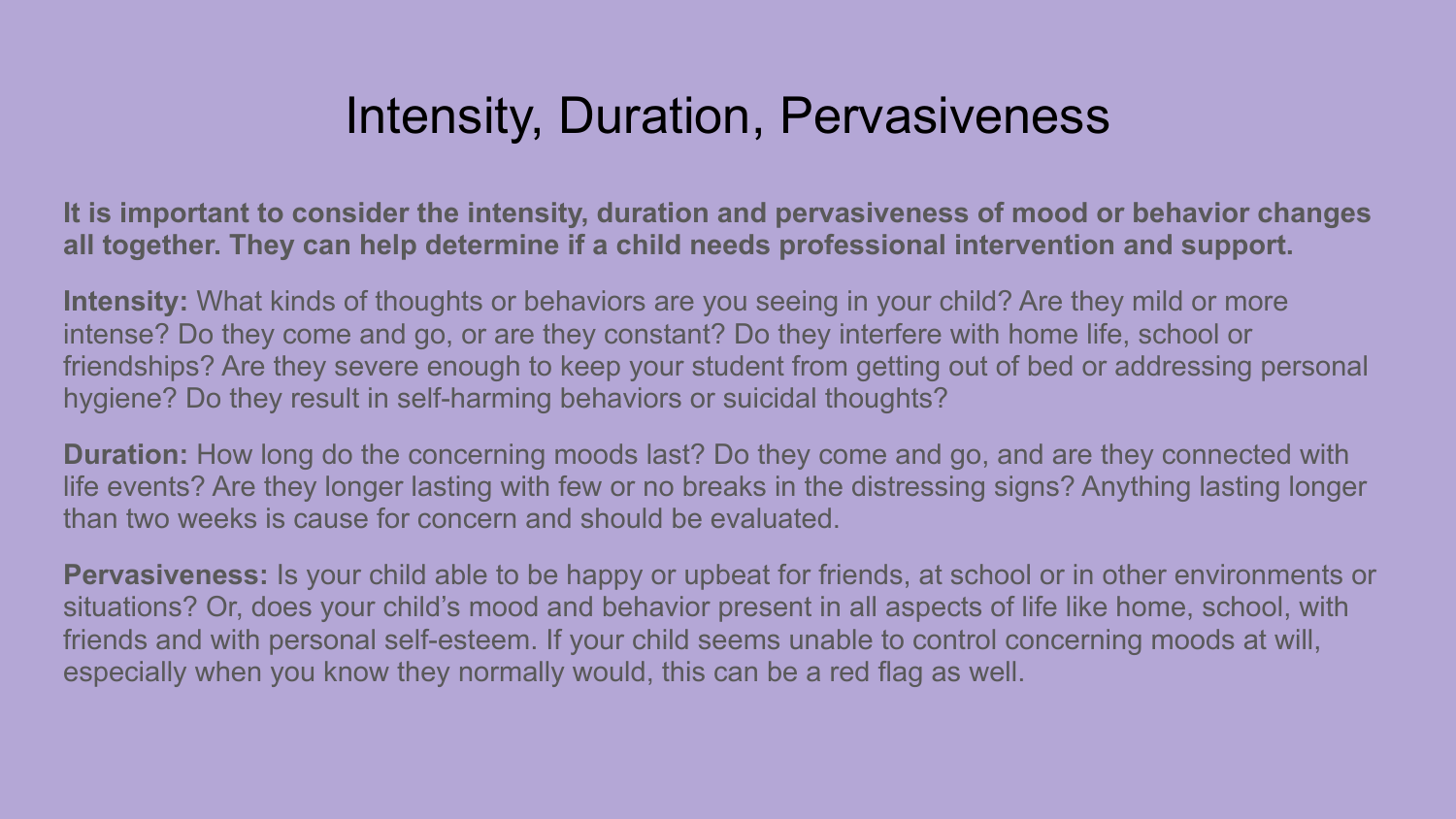#### What Can You Do As a Parent?

- Make it ok to talk about feelings and what is bothering your child
- Promote health healthy diet, exercise, enough sleep, positive connections
- Help develop coping skills talking, journaling, music, art, volunteering, physical activities
- Look at problems from a different way
- Focus on the strengths of your child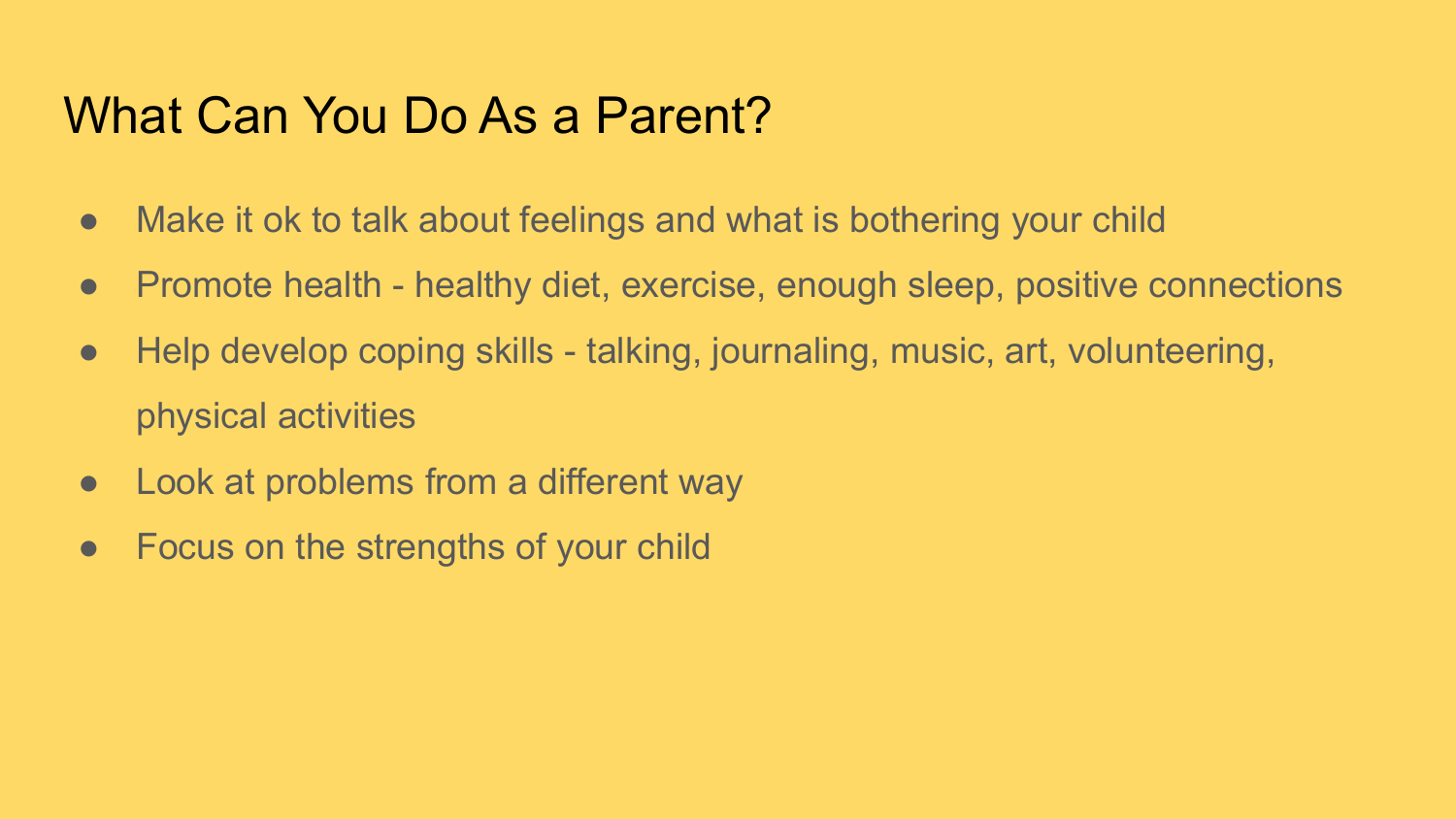#### What Can You Do As a Parent?

- Consistent schedule
- Routine daily, weekly
	- Predictable rituals
		- Meals
		- Parent/child check-in
- Private space
- School space
- Family night
- Ask questions and hear the answers
- Limit screen use during quality time
- Calm, peaceful times to recharge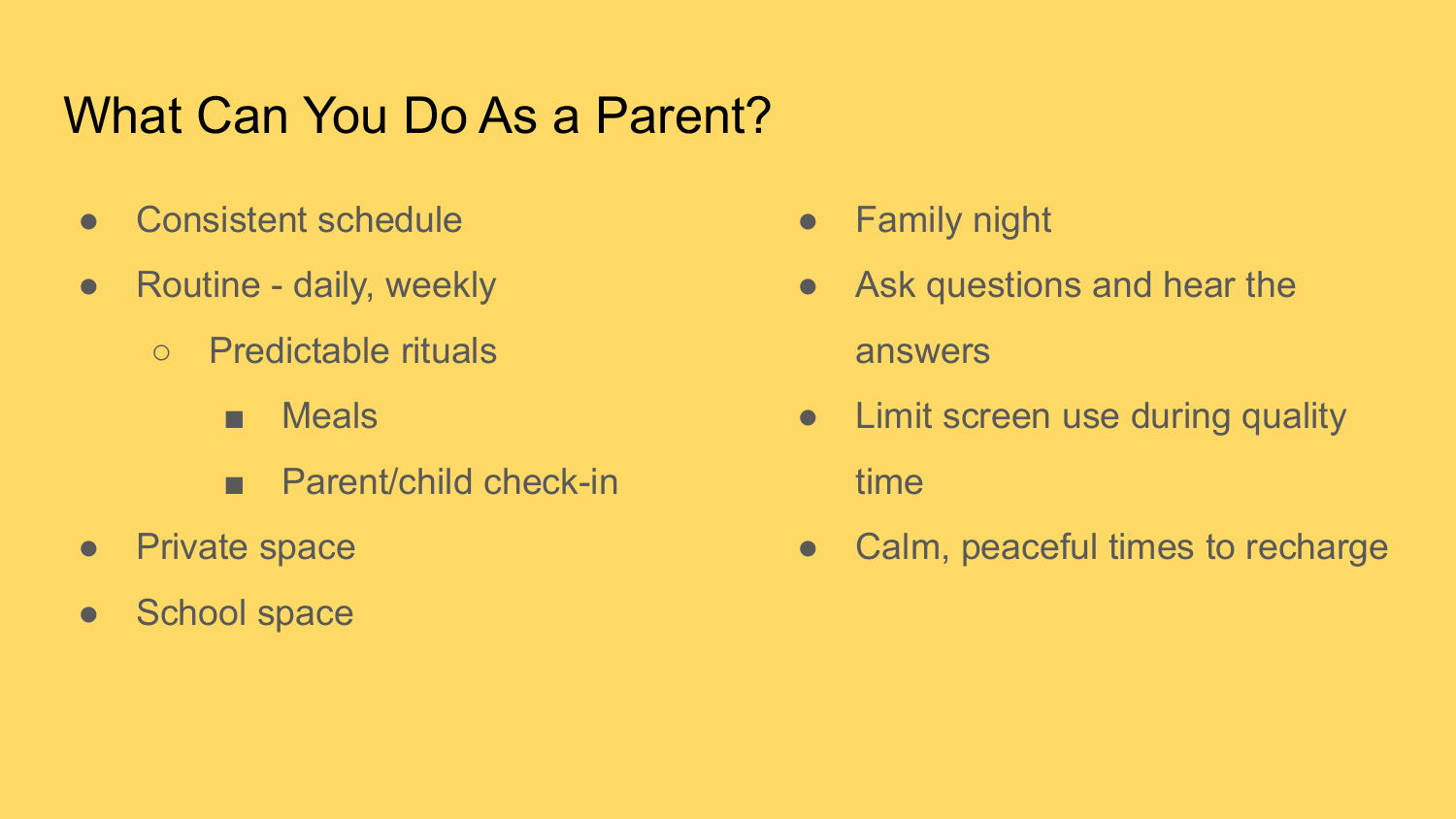## Community resources when you need more help

#### **Crisis Resources**

- Diversus Health Lighthouse Walk-in Crisis Center
	- 115 S.Parkside Dr Colorado Springs, CO 80910
	- Phone (719) 635-7000; Crisis HotLine: 1 (844) 493-8255
	- Open 24-hours a day, 7 days a week, 365 days a year
- Cedar Springs Behavioral Health Services
	- 2135 Southgate Rd, Colorado Springs, CO 80906
	- Phone: (719) 633-4114
- **Peak View Behavioral Health** 
	- 7353 Sisters Grove, Colorado Springs, CO 80923
	- Phone : 1(888)235-9475
- Safe2Tell
	- Open 24-hours a day, 7 days a week, 365 days a year
	- Phone 1(877) 542-7233 [1(877) 542-SAFE]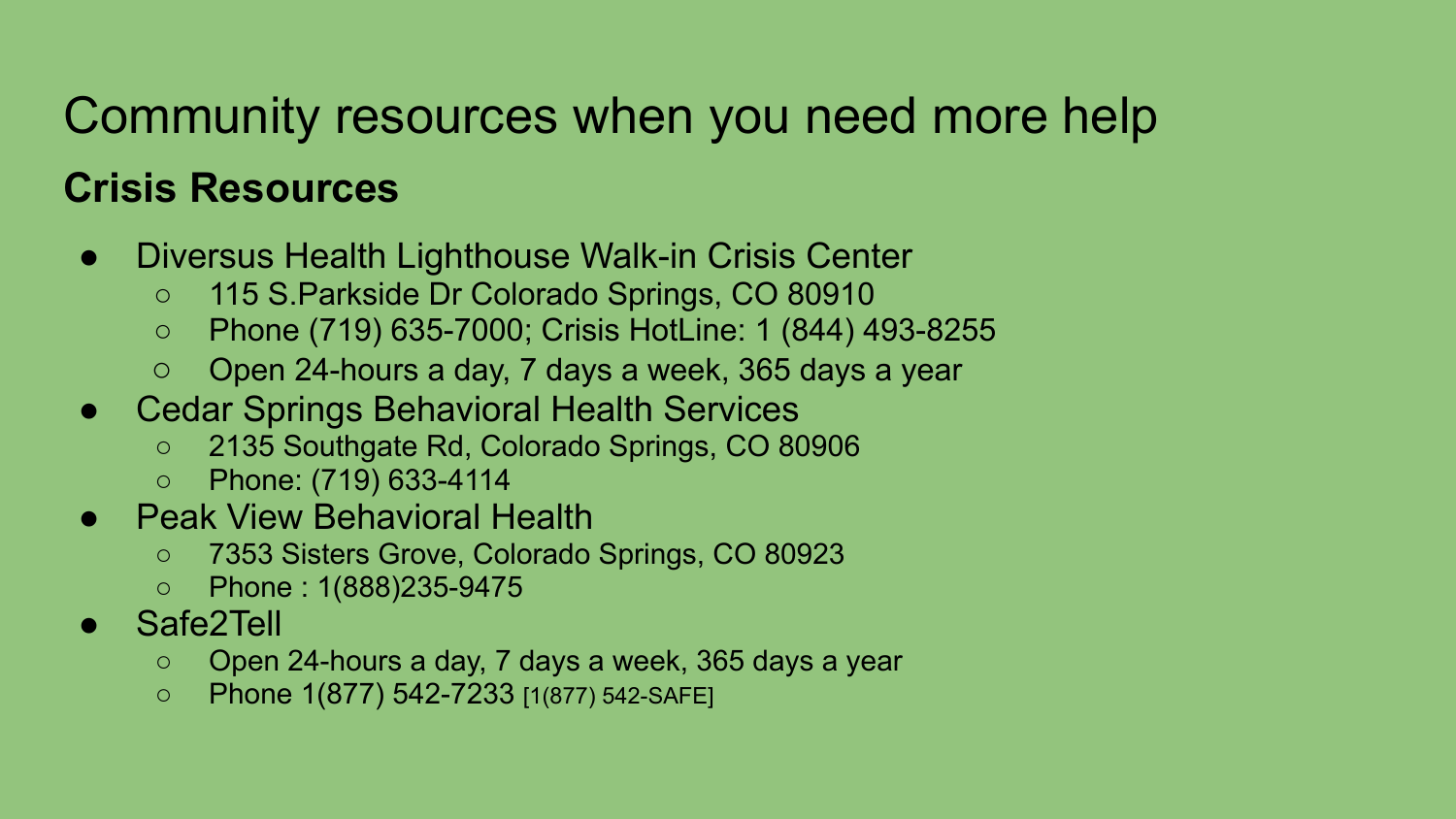#### Community Resources cont

- National Alliance on Mental Illness (NAMI) Colorado Springs
	- 510 E Willamette Ave, Colorado Springs, CO 80903-3029
	- Ph No.: (719) 473-8477; Email Address; [info@namicos.org](mailto:info@namicos.org)
	- Website: http://www.namicoloradosprings.org\

● Psychology Today: <https://www.psychologytoday.com/us>